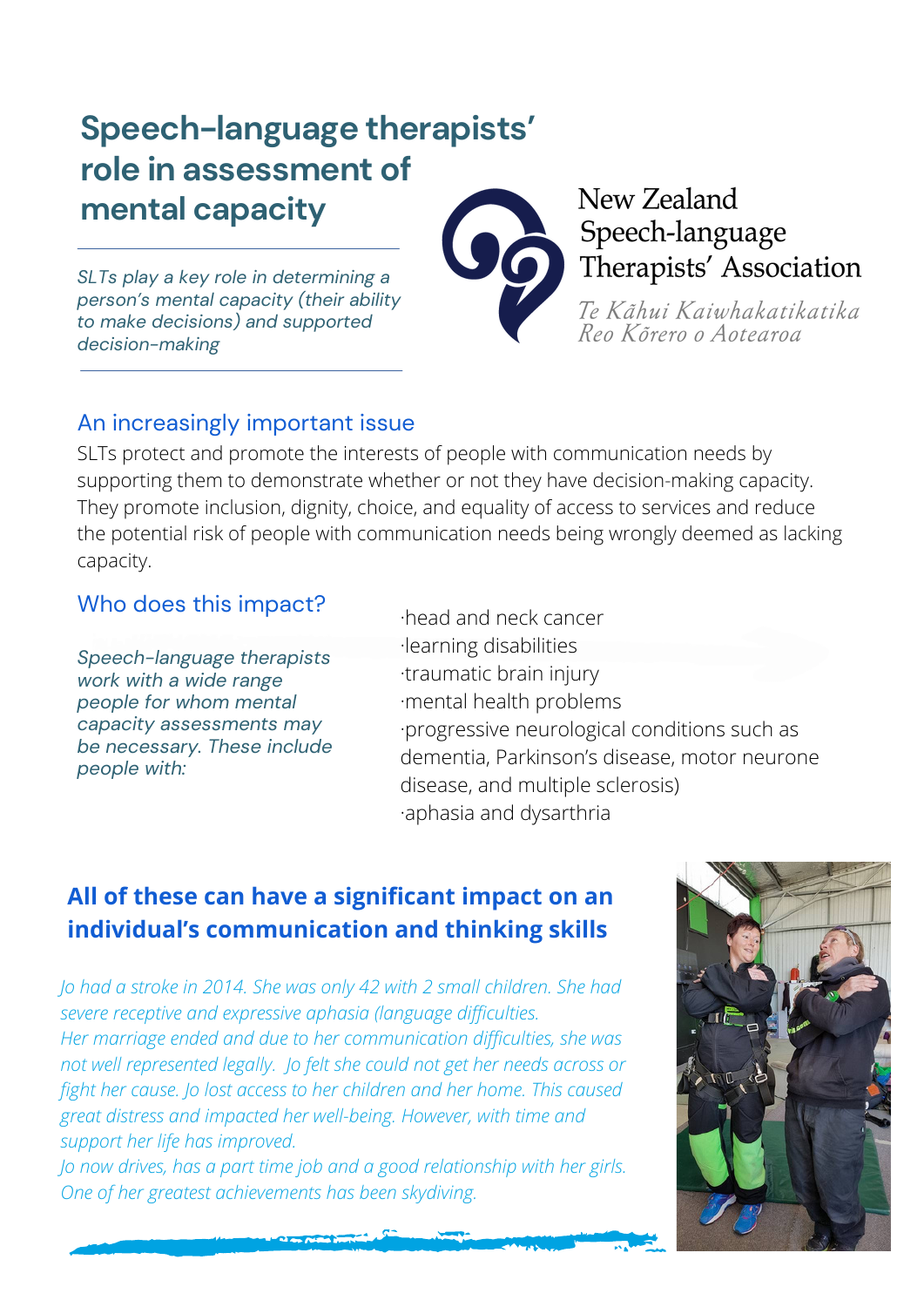### Communication and thinking difficulties can impact on:

#### **A person's capacity**

They may also have cognitive difficulties due to the nature of their condition (e.g. dementia).

These cognitive difficulties may mean the person lacks the capacity to make certain decisions.

#### **Other people's perceptions of capacity**

A person with a communication disability may be at risk of being determined not to have capacity if people working with and caring for them mistake their communication disability for a lack of capacity.

#### **A person's ability to demonstrate they have capacity**

A person with a communication disability may have capacity to make decisions, but not the means to communicate it if their disability is unsupported.

## The role of the speech-language therapist

Speech-language therapists are qualified health practitioners who support people with communication and swallowing needs. They are uniquely trained and qualified to:

- Undertake in depth assessment of an individual's current, and likely future, ability to communicate, including their ability to understand, express themselves, retain and recall information, and reason (weigh up different options)
- Contribute to multidisciplinary capacity assessments of people with communication needs
- Support people with communication needs to demonstrate their decision-making capacity
- Support people to express their preferences and wishes in relation to any decision made on their behalf regardless of whether they are deemed to have capacity.
- Advise and train people on the best means by which someone with a communication disability might overcome their disability so they can make and communicate informed decisions about their treatment and care
- Support people to understand how to communicate with individuals who have been found to lack decision-making capacity
- In New Zealand, speech-language therapists can be appointed as Communication Assistants in the court, which ensures that communication adjustments are made to enable people to participate fairly in the court process. For more on this role, see the Court Appointed [Communication](https://consultations.justice.govt.nz/csi/court-appointed-communication-assistance-qf/) Assistant Guideline

SLTs are experts in inclusive communication. They remove barriers to communication and train others to do so too. This includes encouraging people to adapt their communication styles to meet an individual needs. Augmentative and Alternative Communication can support some needs by using writing, gestures, signing, symbols and pictures, word boards, communication boards, and other forms of technology to support or replace spoken communication.

*Peter sustained a traumatic brain injury at 25. He had severe cognitive communication disorder affecting his attention, working memory, organisation and planning skills. This ultimately meant that he was unable to carry on with his work as an engineer. He attended his injury compensation assessment to determine his entitlements, however was not able to fully participate as his communication needs weren't taken into consideration. This impacted upon the monetary decision of his entitlements, and subsequently his family life.*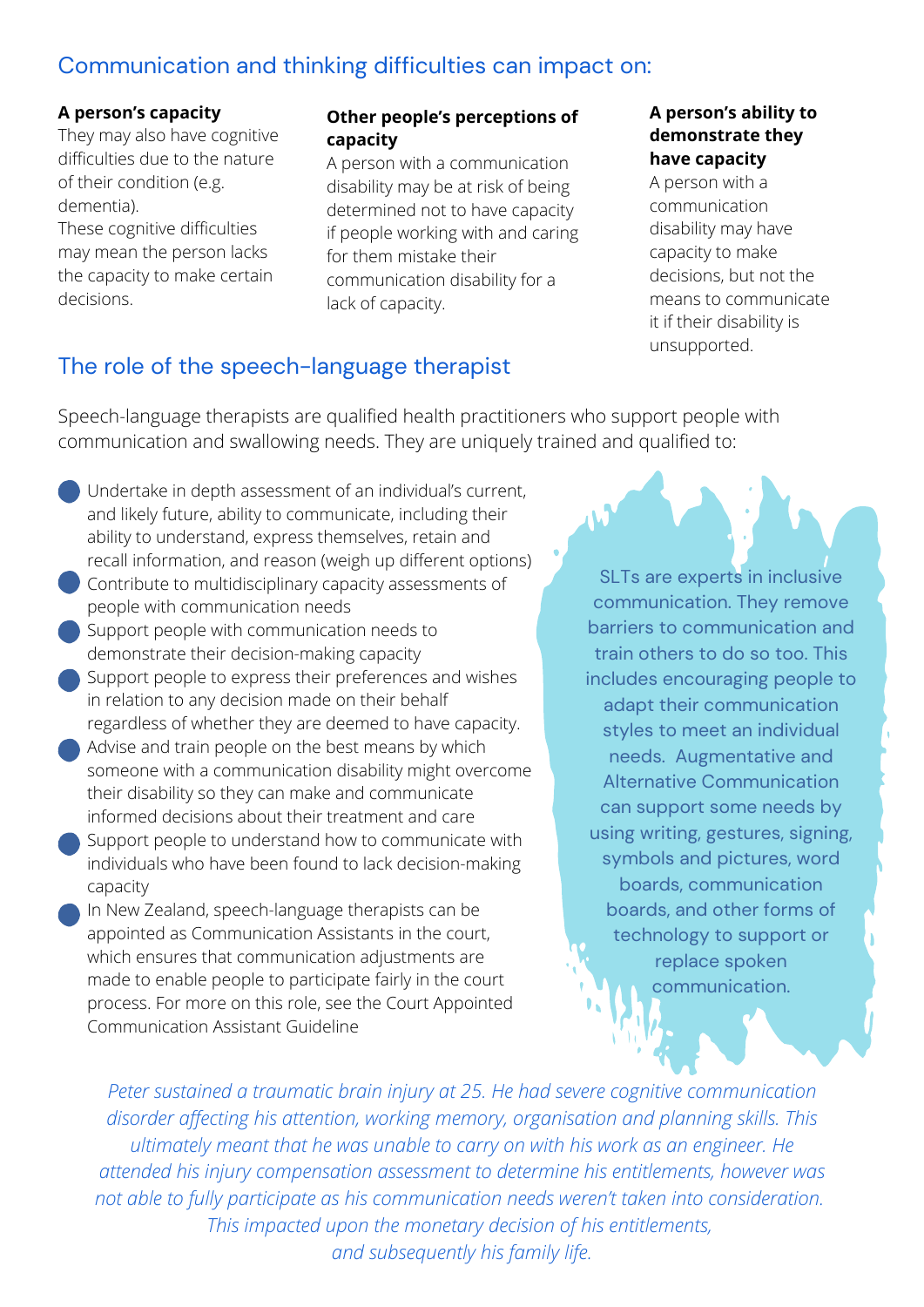## Legal information for Aotearoa/New Zealand

The Protection of Personal and Property Rights Act 1988 ("PPPR Act") aims to protect the personal and property rights of people who cannot fully manage their own affairs. The PPPR Act covers situations where a person is able to make their own decisions but may need some help dealing with their affairs now or in the future (through an enduring power of attorney) and also when the person has lost all mental capacity (Court orders)

## Te Tiriti o Waitangi

An understanding of Māori tikanga, including underlying world views, is critical for those involved in capacity assessment and supported decision-making involving Māori patients and their whānau.

Te Tiriti o Waitangi recognises the obligations and the relationship between the Crown and Māori as tangata whenua. It values indigeneity and upholds a set of rights that Māori ought reasonably to expect to exercise in contemporary times, respecting Tino Rangatiratanga and one's autonomy over their own health journey



## Key Practice Points (Douglas et al., 2020)

- A person is presumed to have the capacity to make a decision unless there are good reasons to doubt this presumption.
- In general, capacity is assessed with respect to a specific decision at a specific time.
- Assessment is of a person's ability to make a decision, not the decision they make. A person is entitled in law to make unwise or imprudent decisions, provided they have the capacity to make the decision.
- Supported decision-making involves doing everything possible to maximise the opportunity for a person to make a decision for themselves
- Capacity assessment procedures need to consider tikanga Māori and cultural diversity.
- Legal Test for Capacity
- A person lacks capacity if they are unable to:
- Understand the nature and purpose of a particular decision and appreciate its significance for them;
- Retain relevant, essential information for the time required to make the decision;
- Use or weigh the relevant information as part of the reasoning process of making the decision and to consider the consequences of the possible options, (and the option of not making the decision); or
- Communicate their decision, either verbally, in writing, or by some other means.